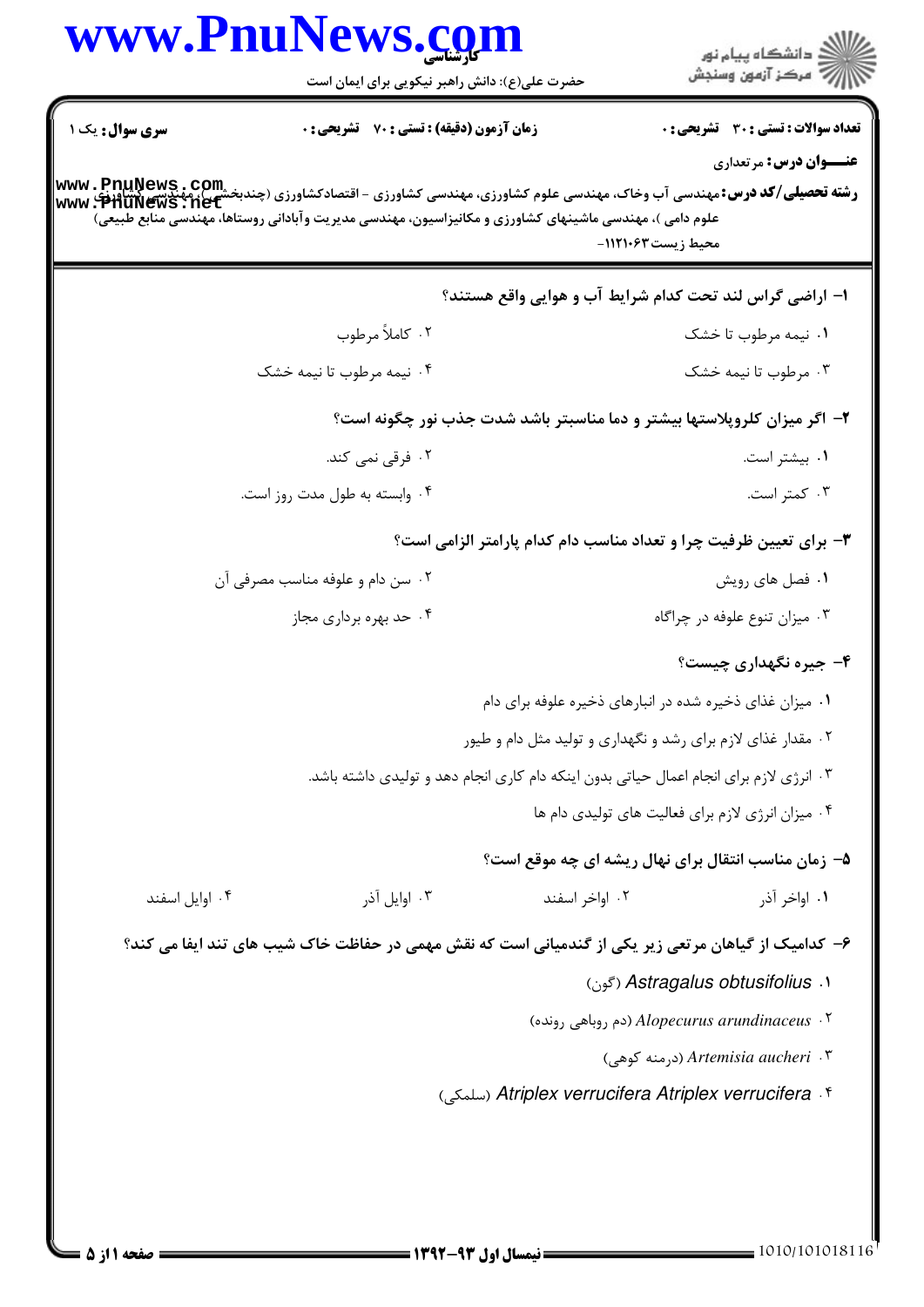|                        | www.PnuNews.com<br>حضرت علی(ع): دانش راهبر نیکویی برای ایمان است                                                                                                                                                                                           |                                                                               | ڪ دانشڪاه پيا <sub>م</sub> نور<br>۾ سرڪز آزمون وسنجش |
|------------------------|------------------------------------------------------------------------------------------------------------------------------------------------------------------------------------------------------------------------------------------------------------|-------------------------------------------------------------------------------|------------------------------------------------------|
| <b>سری سوال :</b> یک ۱ | <b>زمان آزمون (دقیقه) : تستی : 70 ٪ تشریحی : 0</b>                                                                                                                                                                                                         |                                                                               | <b>تعداد سوالات : تستی : 30 ٪ تشریحی : 0</b>         |
|                        | <b>رشته تحصیلی/کد درس:</b> مهندسی آب وخاک، مهندسی علوم کشاورزی، مهندسی کشاورزی - اقتصادکشاورزی (چندبخشی)،مهندسی آب وخاک،<br>www • PhuNews • net<br>علوم دامی )، مهندسی ماشینهای کشاورزی و مکانیزاسیون، مهندسی مدیریت وآبادانی روستاها، مهندسی منابع طبیعی) | محيط زيست۳۱۰۶۳-                                                               | <b>عنـــوان درس:</b> مرتعداری                        |
|                        |                                                                                                                                                                                                                                                            | ۷– نوع گل آذین در علف پشمکی (Bromus tomentellus) چگونه است؟                   |                                                      |
|                        | ۰۲ چتر فشرده                                                                                                                                                                                                                                               |                                                                               | ۰۱ دیهیم فشرده                                       |
|                        | ۰۴ ديهيم <u>غيرفشرده</u>                                                                                                                                                                                                                                   |                                                                               | ۰۳ پانیکول کم و بیش فشرده                            |
|                        | ۸– کدام گیاه زیر از اسفناجیان گزروهالوفیت برگ آبدار است که انتشار نسبتاً گسترده ای در کشور دارد؟                                                                                                                                                           |                                                                               |                                                      |
|                        | Stipa arabica  .۲ (استپی عربی)                                                                                                                                                                                                                             |                                                                               | 1. Trifolium fragiferum (شبدر)                       |
|                        | Salsola orientalis . ۴ (خريت)                                                                                                                                                                                                                              |                                                                               | ۴. Stipagrostis plumosa (سبط پرمرغی)                 |
|                        |                                                                                                                                                                                                                                                            | ۹- کدامیک از موارد زیر در مورد شرایط لازم برای ریپر زدن صحیح <u>نمی باشد؟</u> |                                                      |
|                        |                                                                                                                                                                                                                                                            | ۰۱ ریپر زدن در اراضی پست با لایه های سفت و محدود کننده انجام می شود.          |                                                      |
|                        |                                                                                                                                                                                                                                                            | ۰۲ عمق ریپر به ضخامت لایه نفوذناپذیر بستگی دارد.                              |                                                      |
|                        | ۰۳ در روی خاکهای کم عمقی که بر روی سنگ مادر قرار گرفته اند یا در اراضی با شیب تند نباید از ریپر استفاده شود.                                                                                                                                               |                                                                               |                                                      |
|                        | ۰۴ ریپر باید زمانی زده شود که خاک به طور کامل مرطوب باشد تا لایه غیرقابل نفوذ خُرد و متلاشی شود.                                                                                                                                                           |                                                                               |                                                      |
|                        |                                                                                                                                                                                                                                                            | ∙۱− کدامیک از موارد زیر از عوامل تعیین کننده توپوگرافی محسوب نمی شود؟         |                                                      |
| ۰۴ ارتفاع              | ۰۳ بافت خاک                                                                                                                                                                                                                                                | ۰۲ جهت                                                                        | ۰۱ شیب                                               |
|                        |                                                                                                                                                                                                                                                            | 1۱- آسیب پذیری گیاهان در برابر چرا وابسته به کدام مورد است؟                   |                                                      |
| ۰۴ اشکال زیستی آنها    | ۰۳ نوع دام و جثه آن                                                                                                                                                                                                                                        | ۰۲ شرایط آب و هوایی                                                           | ۰۱ تعداد دام                                         |
|                        | ۱۲- حداکثر ظرفیت مراتع درجه ۲ از نظر ظرفیت چرای دام چند واحد دامی برای ۱۰۰ روز در فصل مناسب چرا می باشد؟                                                                                                                                                   |                                                                               |                                                      |
|                        | ۰۲ یک واحد دامی در یک هکتار                                                                                                                                                                                                                                |                                                                               | ۰۱ بیش از دو واحد دامی در هکتار                      |
|                        | ۰۴ یک واحد دامی در ۱۰ هکتار                                                                                                                                                                                                                                |                                                                               | ۰۳ یک واحد دامی در دو هکتار                          |
|                        |                                                                                                                                                                                                                                                            | ۱۳– اندازهگیری کدام عامل در ارزیابی ارزش غذایی علوفه متداول نیست؟             |                                                      |
| ۰۴ لیگنین              | ۰۳ انرژی متابولیسمی                                                                                                                                                                                                                                        | ۰۲ هضم پذیری                                                                  | ۰۱ پروتئين خام                                       |
|                        |                                                                                                                                                                                                                                                            | ۱۴– عمق مناسب کاشت بذر در خاکهای مناطق مرطوب چگونه است؟                       |                                                      |
|                        | ۰۲ ۱/۵ سانتیمتر تا ۲/۵ سانتیمتر                                                                                                                                                                                                                            |                                                                               | ۰/۵ ۰/۱ سانتیمتر تا ۱/۵ سانتیمتر                     |
|                        | ۰۴ کمتر از ۰/۵ سانتیمتر                                                                                                                                                                                                                                    |                                                                               | ۰/۵ ۰۳ سانتیمتر تا ۱ سانتیمتر                        |

 $\blacksquare$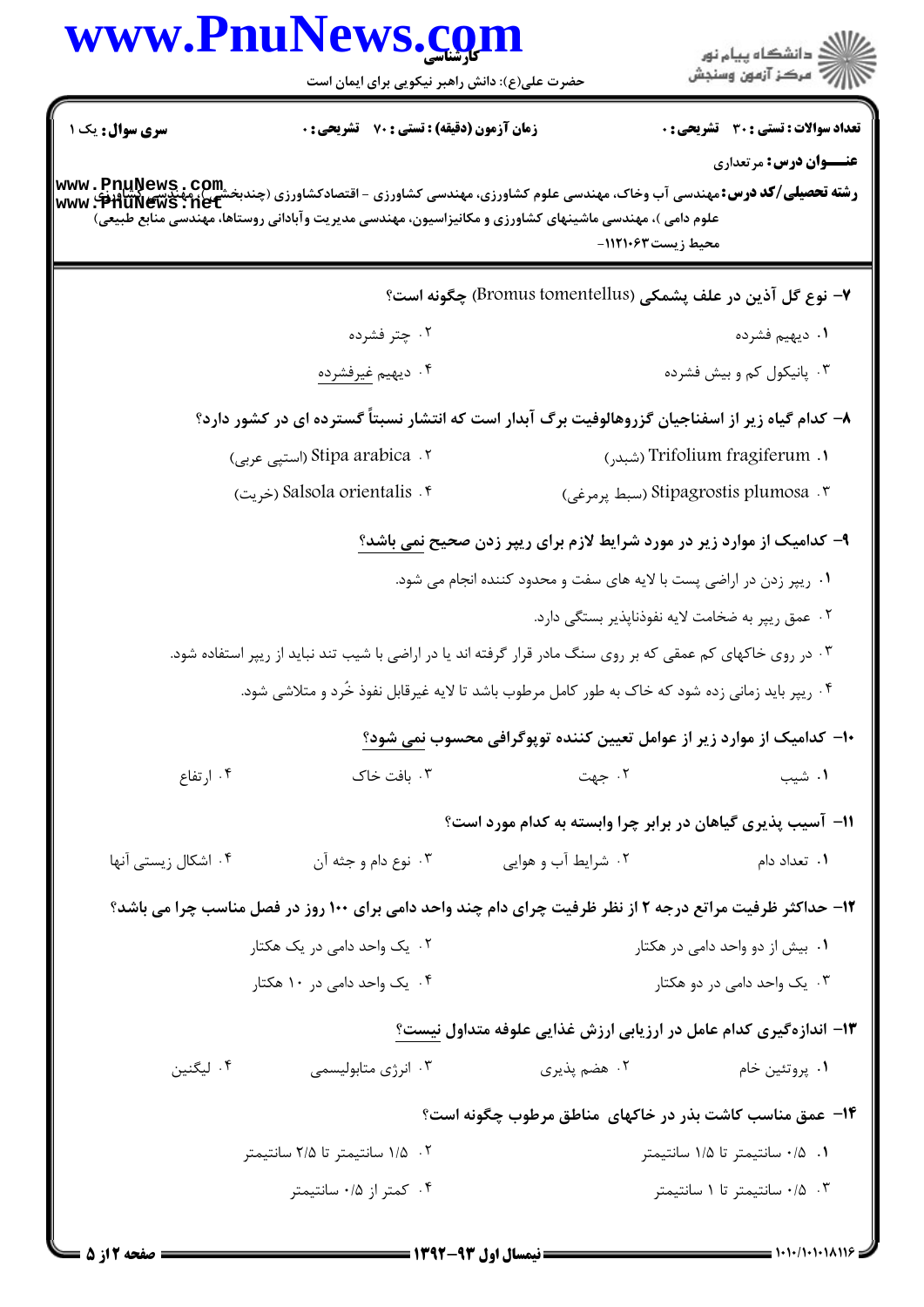| www.PnuNews.com                                                                                                                                                           | حضرت علی(ع): دانش راهبر نیکویی برای ایمان است |                                                                                                            | ر دانشگاه پيام نور<br>ا∛هرکز آزمون وسنجش                                                                        |
|---------------------------------------------------------------------------------------------------------------------------------------------------------------------------|-----------------------------------------------|------------------------------------------------------------------------------------------------------------|-----------------------------------------------------------------------------------------------------------------|
| <b>سری سوال : ۱ یک</b><br><b>رشته تحصیلی/کد درس:</b> مهندسی آب وخاک، مهندسی علوم کشاورزی، مهندسی کشاورزی - اقتصادکشاورزی (چندبخشی)، مهندسی کشاورزی<br>www • PhuNews • net | زمان آزمون (دقیقه) : تستی : 70 ٪ تشریحی : 0   |                                                                                                            | <b>تعداد سوالات : تستی : 30 ٪ تشریحی : 0</b><br><b>عنـــوان درس:</b> مرتعداری                                   |
|                                                                                                                                                                           |                                               | (علوم دامی )، مهندسی ماشینهای کشاورزی و مکانیزاسیون، مهندسی مدیریت وآبادانی روستاها، مهندسی منابع طبیعی    | -محيط زيست۳۱۰۶۳                                                                                                 |
|                                                                                                                                                                           |                                               |                                                                                                            | ۱۵– مهمترین هدف در استفاده از کودها کدام مورد است؟                                                              |
|                                                                                                                                                                           | ۰۲ بهبود شرایط خاک                            |                                                                                                            | ۰۱ افزایش اندامهای سبز گیاه به عنوان خوراک دام                                                                  |
|                                                                                                                                                                           | ۰۴ افزایش باردهی گیاه علفزار                  |                                                                                                            | ۰۳ غنی ساختن آبهای زیرزمینی                                                                                     |
|                                                                                                                                                                           |                                               |                                                                                                            | ۱۶- مقدار علوفه ای که توسط دام خورده می شود تا زمانی که دسترسی به آن محدود <u>نباشد</u> را چه می گویند؟         |
| ۰۴ هضم پذیری علوفه                                                                                                                                                        | ۰۳ ارزش غذایی علوفه                           | ۰۲ مصرف اختیاری علوفه                                                                                      | ٠١ كيفيت علوفه                                                                                                  |
|                                                                                                                                                                           |                                               | دام قرار گیرد و پس از چرا در ظروف به ترتیب ۲۵، ۳۵، ۳۵، ۲۰ و ۲۵ گرم باقی مانده باشد، خوشخوراکی آن چقدر است؟ | ۱۷– اگر برای اندازهگیری خوشخوراکی گیاهی از روش وزنی استفاده شده باشد و در ۵ ظرف هر کدام ۱۰۰ گرم علوفه در اختیار |
| ۰۴ درصد                                                                                                                                                                   | ۰۳ درصد                                       | ۰۲ درصد                                                                                                    | ۰۱ ۲۱ درصد                                                                                                      |
|                                                                                                                                                                           |                                               |                                                                                                            | <b>۱۸</b> –  تعیین حریم روستا چگونه است؟                                                                        |
|                                                                                                                                                                           | ۰۲ به عهده بخشداری یا دهداری است.             |                                                                                                            | ۰۱ به عهده هیئت هفت نفره واگذاری زمین است.                                                                      |
|                                                                                                                                                                           | ۰۴ به عهده دادگستری است.                      |                                                                                                            | ۰۳ به عهده کشاورزان محلی است.                                                                                   |
|                                                                                                                                                                           |                                               |                                                                                                            | ۱۹- اولین قدم در راه شناخت، احیاء و اصلاح مراتع پس از تأمین اعتبار چیست؟                                        |
|                                                                                                                                                                           |                                               | ۰۱ آشنا کردن کارمندان فنی مربوط به اصول و روشهای پیشرفته مرتعداری                                          |                                                                                                                 |
|                                                                                                                                                                           |                                               |                                                                                                            | ٠٢ افزايش منابع آبي                                                                                             |
|                                                                                                                                                                           |                                               |                                                                                                            | ۰۳ گسترش میزان مراتع                                                                                            |
|                                                                                                                                                                           |                                               |                                                                                                            | ۰۴ تحقیق و پژوهش به منظور افزایش بهره وری دام                                                                   |
|                                                                                                                                                                           |                                               |                                                                                                            | <b>۲۰</b> - کدامیک از گزینه های زیر درباره انتخاب گونه گیاهی مناسب در چراگاه های دائمی صحیح است؟                |
|                                                                                                                                                                           |                                               |                                                                                                            | ۰۱ باید از گونه های بومی استفاده شود.                                                                           |
|                                                                                                                                                                           |                                               |                                                                                                            | ٢. بايد از گونه هاى غيربومى استفاده شود.                                                                        |
|                                                                                                                                                                           |                                               |                                                                                                            | ۰۳ ترجیحاً از گونه های غیرخوش خوراک استفاده شود.                                                                |
|                                                                                                                                                                           |                                               | ۰۴ ترجیحاً باید از گونه هایی با قدرت رقابت پایین تر استفاده شود.                                           |                                                                                                                 |
|                                                                                                                                                                           |                                               |                                                                                                            | <b>۲۱</b> - کدامیک از روش های زیر از روشهای رایج آبگیری برای افزایش کارایی بذر است؟                             |
| ۰۴ پلیت کردن بذر                                                                                                                                                          | ۰۳ پرايمينگ                                   | ۰۲ تیمار سرما                                                                                              | ۰۱ تیمار هورمون                                                                                                 |
| صفحه 3 از 5                                                                                                                                                               |                                               | ــــــــــ نیمسال اول ۹۳-۱۳۹۲ ــــ                                                                         |                                                                                                                 |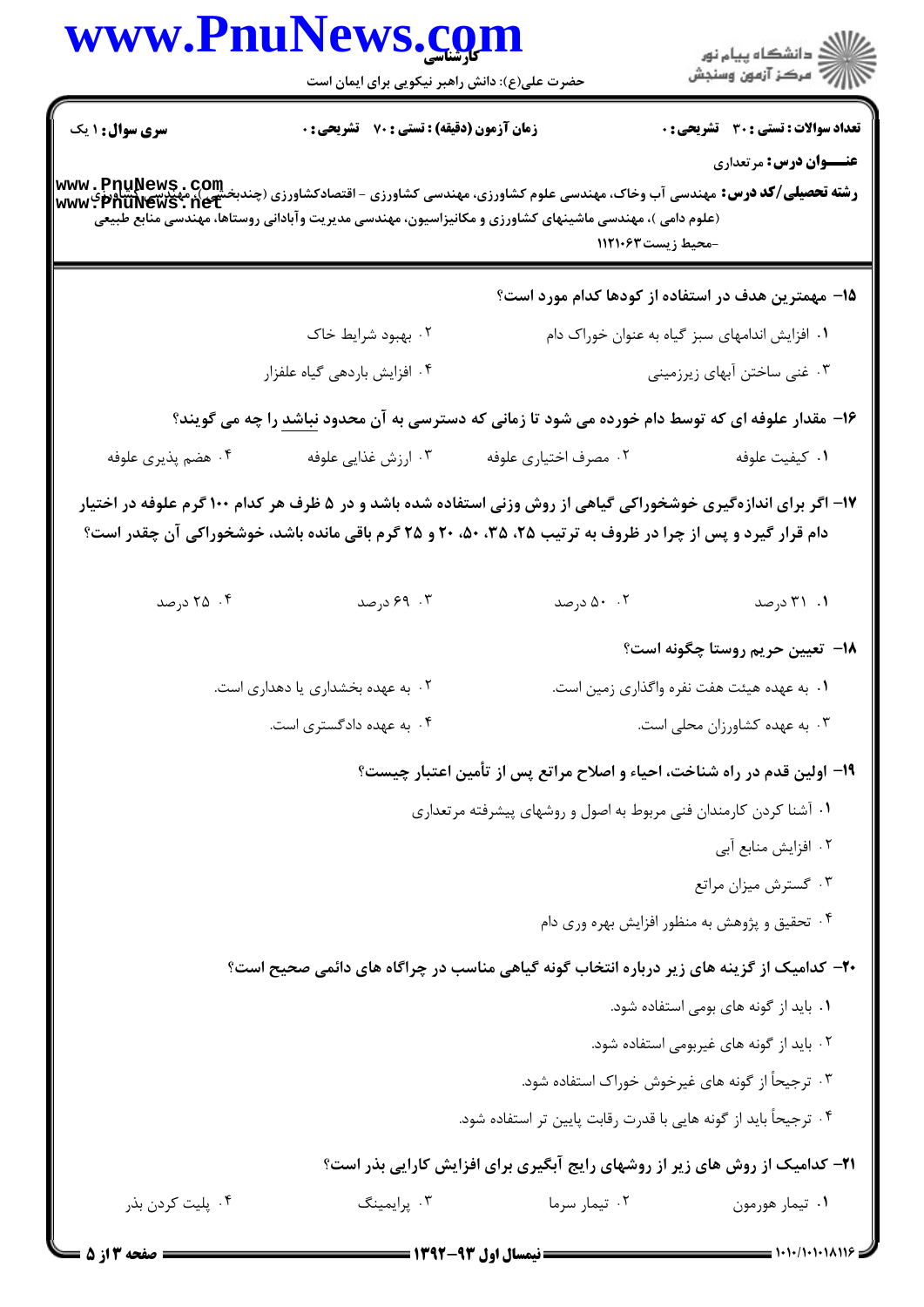|                                                                                                                                                                            | www.PnuNews.com<br>حضرت علی(ع): دانش راهبر نیکویی برای ایمان است                                                                                     |                                                                                    | ڪ دانشڪاه پيا <sub>م</sub> نور<br>پ <sup>ر</sup> مرڪز آزمون وسنڊش             |
|----------------------------------------------------------------------------------------------------------------------------------------------------------------------------|------------------------------------------------------------------------------------------------------------------------------------------------------|------------------------------------------------------------------------------------|-------------------------------------------------------------------------------|
| <b>سری سوال : ۱ یک</b><br><b>رشته تحصیلی/کد درس:</b> مهندسی آب وخاک، مهندسی علوم کشاورزی، مهندسی کشاورزی - اقتصادکشاورزی (چندبخشی )، مهندسی کشاورزی<br>www • PhuNews • net | زمان آزمون (دقیقه) : تستی : 70 گشریحی : 0<br>(علوم دامی )، مهندسی ماشینهای کشاورزی و مکانیزاسیون، مهندسی مدیریت وآبادانی روستاها، مهندسی منابع طبیعی | -محيط زيست411116                                                                   | <b>تعداد سوالات : تستی : 30 ٪ تشریحی : 0</b><br><b>عنـــوان درس:</b> مرتعداری |
|                                                                                                                                                                            | ۲۲- اگر گاوی ۱۰ کیلوگرم علوفه حاوی ۸ کیلوگرم ماده خشک مصرف و ۲ کیلوگرم را دفع کند، قابلیت هضم ماده خشک علوفه                                         |                                                                                    | مذکور چقدر است؟                                                               |
| ۰۴ درصد                                                                                                                                                                    | ۰۳ درصد                                                                                                                                              | ۵۰ . ۲ درصد                                                                        | ۰۱ ۴۰ درصد                                                                    |
|                                                                                                                                                                            |                                                                                                                                                      | ۲۳– هرچه از غرب به شرق کشور پیش رویم تعداد بز  و تعداد گوسفندان  می یابد.          |                                                                               |
| ۰۴ افزایش ــ کاهش                                                                                                                                                          | ۰۳ کاهش ـ افزايش                                                                                                                                     | ۲. کاهش ــ کاهش                                                                    | ۰۱ افزایش ـ افزایش                                                            |
|                                                                                                                                                                            |                                                                                                                                                      |                                                                                    | ۲۴- هر شتر معادل چند واحد دامی است؟                                           |
| $\Delta$ . F                                                                                                                                                               | $\mathcal{N}$ . T                                                                                                                                    | $\mathcal{N}$ . The same state $\mathcal{N}$                                       | $\lambda$ . 1                                                                 |
|                                                                                                                                                                            |                                                                                                                                                      | ۲۵– بهترین مراتع جهت پرورش گاومیش در کدام مناطق وجود دارد؟                         |                                                                               |
|                                                                                                                                                                            | ۰۲ دشتهای خشک کم آب و کم گیاه                                                                                                                        |                                                                                    | ۰۱ مناطق نیمه خشک                                                             |
|                                                                                                                                                                            | ۰۴ مناطق خشک و کویری و بیابانی                                                                                                                       |                                                                                    | ۰۳ سرزمینهای نیمه باتلاقی و مرطوب                                             |
|                                                                                                                                                                            |                                                                                                                                                      | ۲۶- کدامیک از گیاهان زیر دارای ارزش صنعتی بوده و به خارج از کشور صادر می شود؟      |                                                                               |
| ۰۴ درمنه                                                                                                                                                                   | ۰۳ چوبک                                                                                                                                              | ۰۲ کلاه میرحسن                                                                     | ٠١. باريجه                                                                    |
|                                                                                                                                                                            | <b>۲۷</b> - علت هضم پذیری کمتر گندمیها در مرحله رویشی یکسان نسبت به پهن برگهای علفی و بوته ای ها چیست؟                                               |                                                                                    |                                                                               |
|                                                                                                                                                                            | ۰۲ رشد سریعتر                                                                                                                                        |                                                                                    | ۰۱ پروتئین خام بیشتر                                                          |
|                                                                                                                                                                            | ۰۴ بافت استحکامی بیشتر                                                                                                                               |                                                                                    | ۰۳ مقدار ازت بیشتر                                                            |
|                                                                                                                                                                            |                                                                                                                                                      |                                                                                    | ۲۸– استراتیفیکاسیون به چه مفهومی است؟                                         |
| ۰۴ خراش دادن                                                                                                                                                               | ۰۳ انبار خشک                                                                                                                                         | ۰۲ سرمادهی مرطوب                                                                   | ۰۱ تخمیر                                                                      |
|                                                                                                                                                                            |                                                                                                                                                      | <b>۲۹</b> – استفاده از سیستم استراحتی در کدام مراتع نتایج مطلوب نخواهد داشت؟       |                                                                               |
|                                                                                                                                                                            |                                                                                                                                                      | ۰۱ در مراتعی که دام به اندازه کافی در منطقه وجود ندارد.                            |                                                                               |
|                                                                                                                                                                            |                                                                                                                                                      | ۲. در مراتعی که پوشش گیاهی آسیب جدی دیده و گونه های نامرغوب در آن گسترش یافته اند. |                                                                               |
|                                                                                                                                                                            |                                                                                                                                                      | ۰۳ در مراتعی که بافت خاک مناسب برای گونه های متنوع وجود ندارد.                     |                                                                               |
|                                                                                                                                                                            |                                                                                                                                                      | ۰۴ در مراتعی که پوشش گیاهی به اندازه کافی وجود دارد.                               |                                                                               |
|                                                                                                                                                                            |                                                                                                                                                      |                                                                                    |                                                                               |

 $= 1.1 - (1.1.1115$